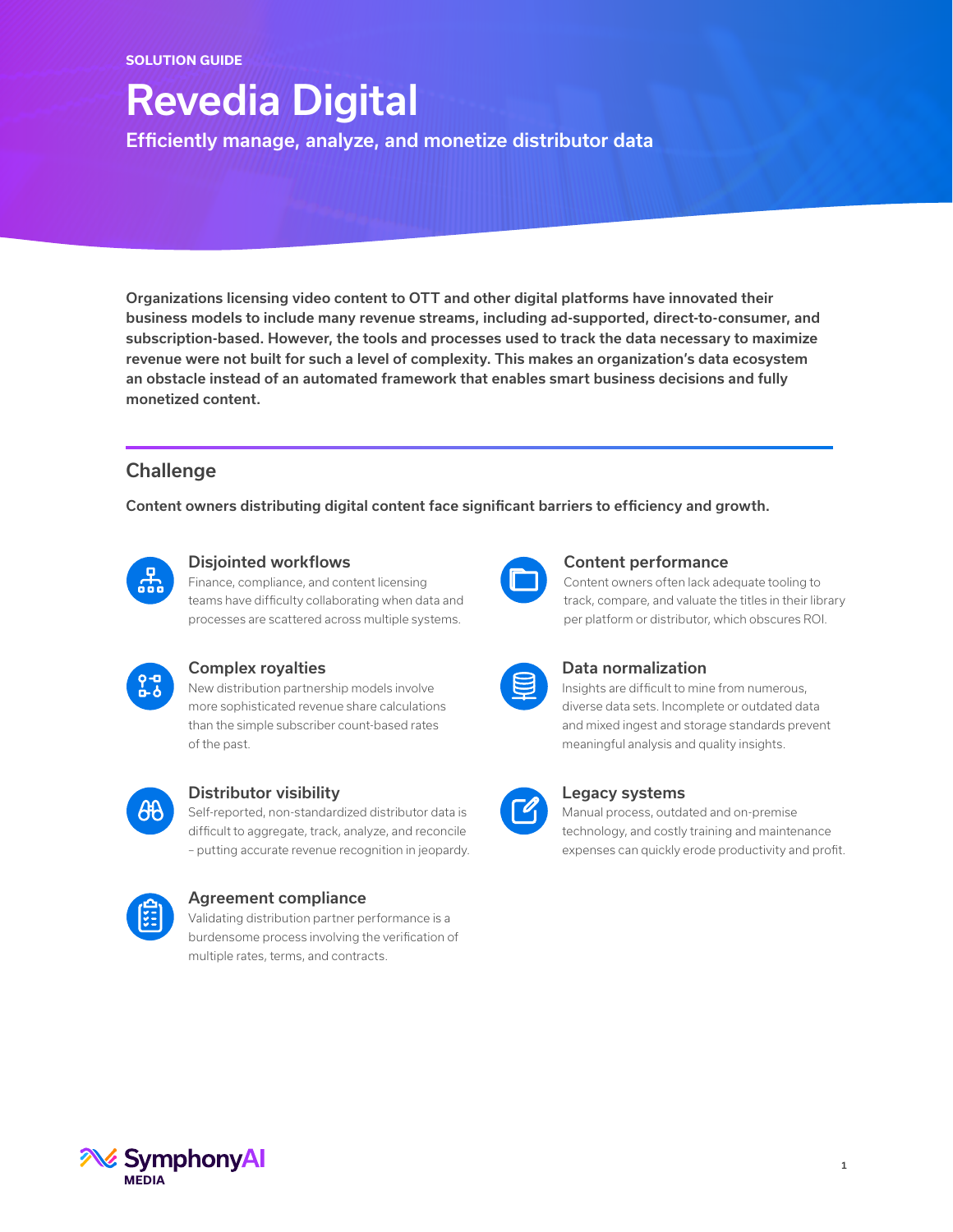

## Solution

The Revedia platform's industry-leading revenue management capabilities give content owners the power to efficiently and accurately track licensed content performance across every digital platform. Content licensors use Revedia to expedite workflows and make intelligent, data-driven business decisions around cash flow, agreement terms, distribution strategy, and revenue maximization. Revedia enables you to:

- Automate end-to-end workflows for multiple teams
- Support existing and new distribution models
- Valuate content in your library
- Negotiate the most favorable deal terms
- > Track distributor compliance and revenue performance
- Calculate and invoice distributor royalty payouts
- $\rightarrow$  Efficiently manage complex data and metadata
- Securely manage agreement documents and approvals
- $\epsilon$  Easily integrate with existing systems

## **Capabilities**

Revedia's revenue management features are developed by experienced industry professionals and data science experts to make the most painful steps of your workflow feel effortless. Powerful functionality and data intelligence are accessible to every authorized user in your organization for streamlined endto-end revenue management.

#### Workflow automation:

Eliminate the need for disjointed tools and legacy solutions. Automate repetitive tasks to refocus on strategic work.

- Instantly verify revenue data including payments, subscriber counts, content views, and transactions
- Automatically calculate revenue shares and royalties you're owed
- Pinpoint sources of revenue leakage like underpayment, miscalculations, and manual errors
- Expedite billing and invoicing, payment processing, and collections with taxes and multiple currencies built in
- Trigger key event reminders and schedule actions based on your organization's accounting cycles, payment terms, account aging, and more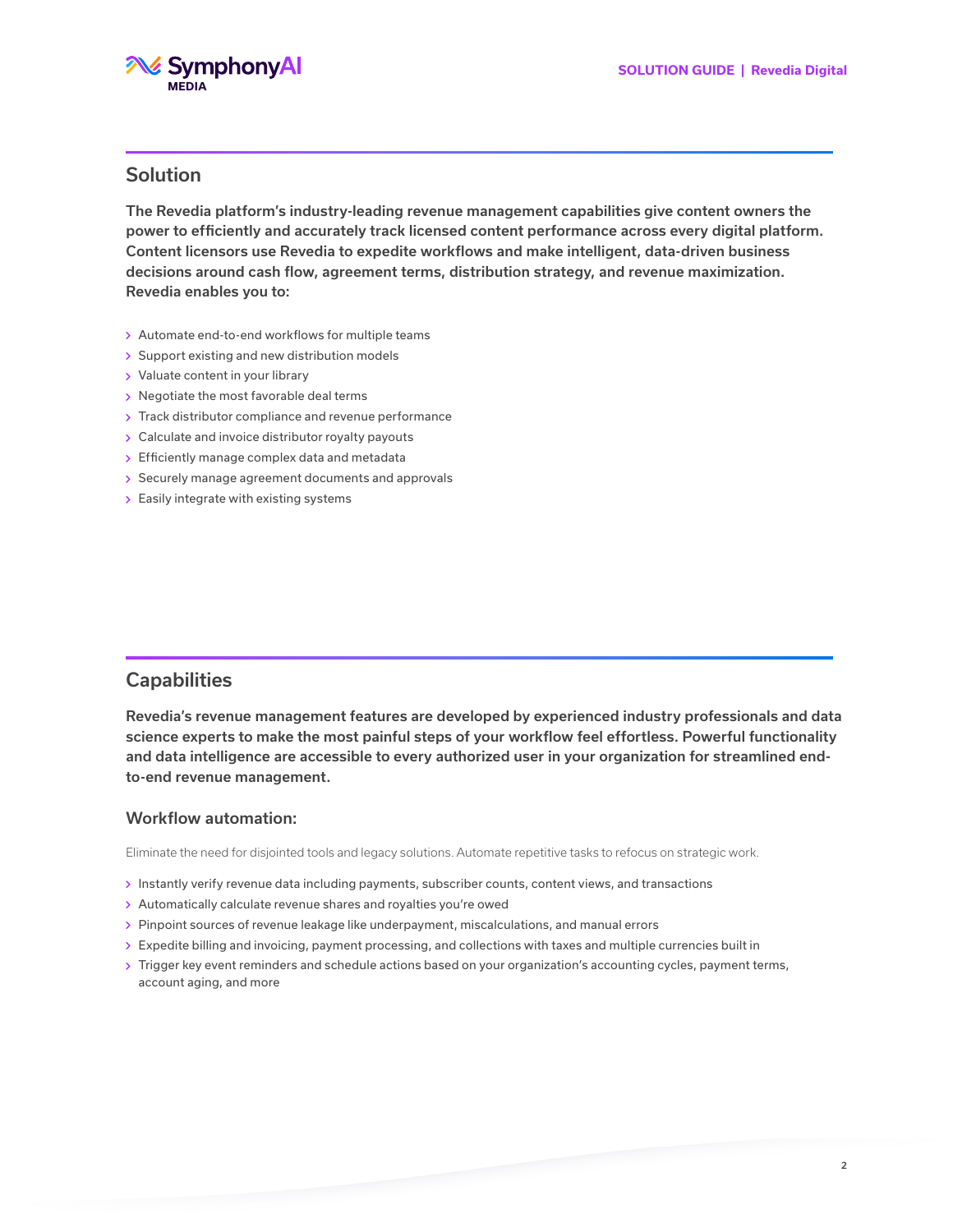

#### Content analysis:

Know the value and ROI of your content library to optimize distribution, platform selection, and revenue models and find new opportunities.

- Track consumer transactions in real time for AVOD, TVOD, SVOD, FAST, EST, and other DTC models
- Measure engagement KPIs like viewing time, run time, and regional reach
- Segment and group data by genre, series, platform, distributor, and region
- Manage events and promotions and correlate to revenue generated
- Integrate programmer, distributor, and content data in a single system
- Accommodate complex metadata such as multiple content IDs per title
- $\rightarrow$  Forecast demand, views, audience growth, and platform performance

#### Reporting:

Track every aspect of your financial performance in a single cloud location.

- Use pre-made templates or customize and save your own for future use
- $\rightarrow$  Instantly create dynamic visualizations to support data analysis
- Filter by details including date, distributor, region, title, and series
- Generate common reports on demand (cash, accruals, accounting close, A/R, A/P)
- $\rightarrow$  Reflect changing variables such as rate adjustments in real time
- $\rightarrow$  Produce historic, comparative, trend, and forecast analysis

#### Agreement management:

Assure compliance and accurate revenue recognition and detect anomalies that can result in revenue leakage.

- Centralize agreement documents and control user access
- Instantly search and find terms, contacts, clauses, and key information
- Streamline contract review and approval in one location
- Map agreements to multiple entities
- $\rightarrow$  Segment agreements by criteria such as distributor and date
- $\rightarrow$  Track renewals and key dates, and get alerts when they draw near
- Auto-populate the Revedia platform with billing and rate data

#### Data normalization:

Streamline siloed, disparate data from existing internal system and third-party sources without relying on manual input.

- Programmatically ingest critical licensing data (e.g. rates, terms, pricing)
- Standardize diverse data sets, fields, and formats without manual data entry
- $\rightarrow$  Integrate with systems such as general ledger for real-time data sync
- Accommodate varying distributor report formats and data fields

#### Enterprise security:

Protect your most valuable, sensitive data and control user access with advanced security features.

- Secure, cloud-based data storage
- $\rightarrow$  Enterprise grade data encryption
- Granular user-based access roles
- Fully SOC compliant